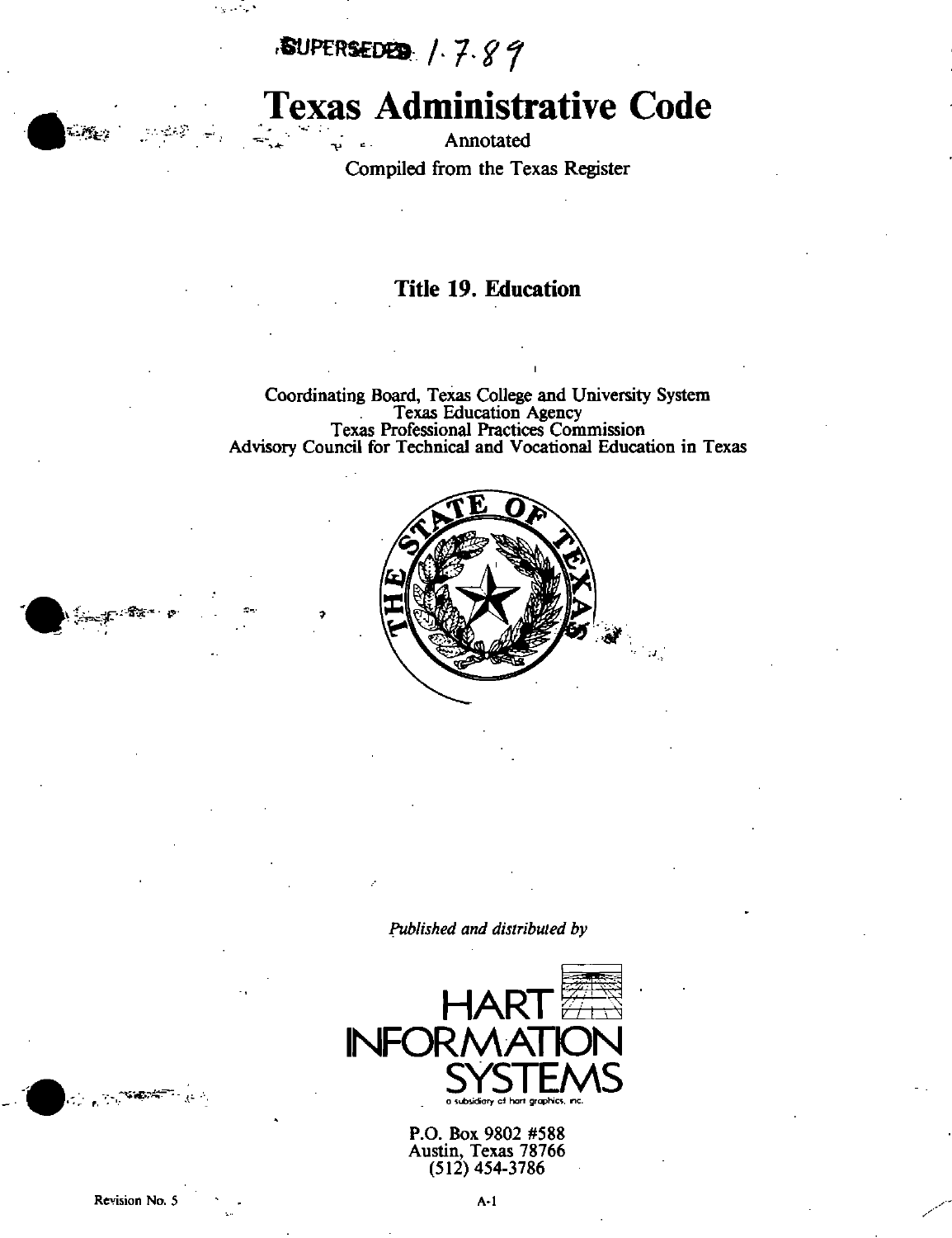# HOW TO USE YOUR TAC VOLUMES

To find the location of any agency rule published in your Texas Administrative Code volumes, please refer to the Table of Contents which lists every agency rule published and its location by page number.

The Index lists various subjects and topics that are covered by the agency rules published in TAC and cross references the section numbers where the rules are located.

For further information, please read the material published in the front matter (pages A2 - Al 1) which describes the organizational structure and content of TAC to help familiarize you with your volumes.

# HOW TO FILE SUPPLEMENTS TO TAC

Each page in your TAC volume is numbered with consecutive arabic numerals. Every time we publish an update to TAC. we will send you new pages to be added to your existing volumes. We will also send you filing instructions that indicate which pages are to be added, along with a checklist which shows what pages should remain in your TAC volume after it has been supplemented.

If there is a change to a particular TAC section that requires additional pages to be added, these pages will be added between existing pages. These pages will have page numbers that are decimal numbers rather than whole numbers. The numbering sequence for replacement pages that are added between existing pages is as follows:

| Change<br><b>Revision Level</b>             | Page Numbering Sequence                        |
|---------------------------------------------|------------------------------------------------|
|                                             |                                                |
| original printing                           | 1, 2, 3, 4                                     |
| add 2 pages<br>1 <sup>st</sup> Revision     | 1, 2, 2.1, 2.2, 3, 4                           |
| add 2 pages<br>2 <sup>nd</sup> Revision     | 1, 2, 2, 1, 2, 2, 2, 3, 2, 4, 3, 4             |
| add 2 pages<br>$3m$ Revision                | 1, 2, 2.1, 2.2, 2.2.1, 2.2.2, 2.3, 2.4, 3, 4   |
| delete 2 pages<br>4 <sup>th</sup> Revision  | 1, 2, 2.1, 2.2, 2.2.1, 2.2.2, 3, 4             |
| $*$ 5 <sup>th</sup> Revision<br>add 2 pages | $\sim$ $\sim$<br>1, 2, 3, 4, 5, 6, 7, 8, 9, 10 |

\* PeriodicaUy, we will recompile your TAC volumes when the number of changed p^es or "dot" pages becomes excessive due to numerous changes. When your volume is recompiled, all the pages will be renumbered and the "dot" pages will be eliminated as shown above.

#### COPYRIGHT

Copyright © 1988 Hart Information Systems, Inc.

All information in this title published after June 30, 1987 (which information includes, but is not limited to, cross references, notes of decisions, tables of contents, indices, sources notes, authority notes, numerical lists, and codiflcation guides) other than the actual text of the rules may be reproduced only with the written consent of Hart Information Systems, Inc. Any such information that appears on the same page with the text of any rule, however, may be incidentally reproduced in connection with the reproduction of such rule, provided such reproduction is for the private use of a subscriber and not for resale. There shall be no other restrictions on the reproduction of information published in this title, and Hart Information Systems, Inc. hereby consents to any such reproduction.

#### PUBLICATION DESCRIPTION

The Texas Administrative Code (TAC) is a compiled and indexed collection of rules adopted by various state agencies which comprise the existing body of law of official administrative rules which have the force of law. The rules published in TAC are compiled directly from state agencies or taken from the Texas Register which is a companion publication to the Texas Administrative Code. The Texas Administrative Code is published pursuant to the Texas Adminslrative Code Act and complies with Acts 1977, 65th Legislature, pg. 1703, chapter 678, effective August 29, 1977 (Texas Civil Statutes, Art. 6252-13b). The Texas Adminstrative Code is a looseleaf publication which is supplemented periodically to include agency rules that have been subsequently adopted, amended or withdrawn.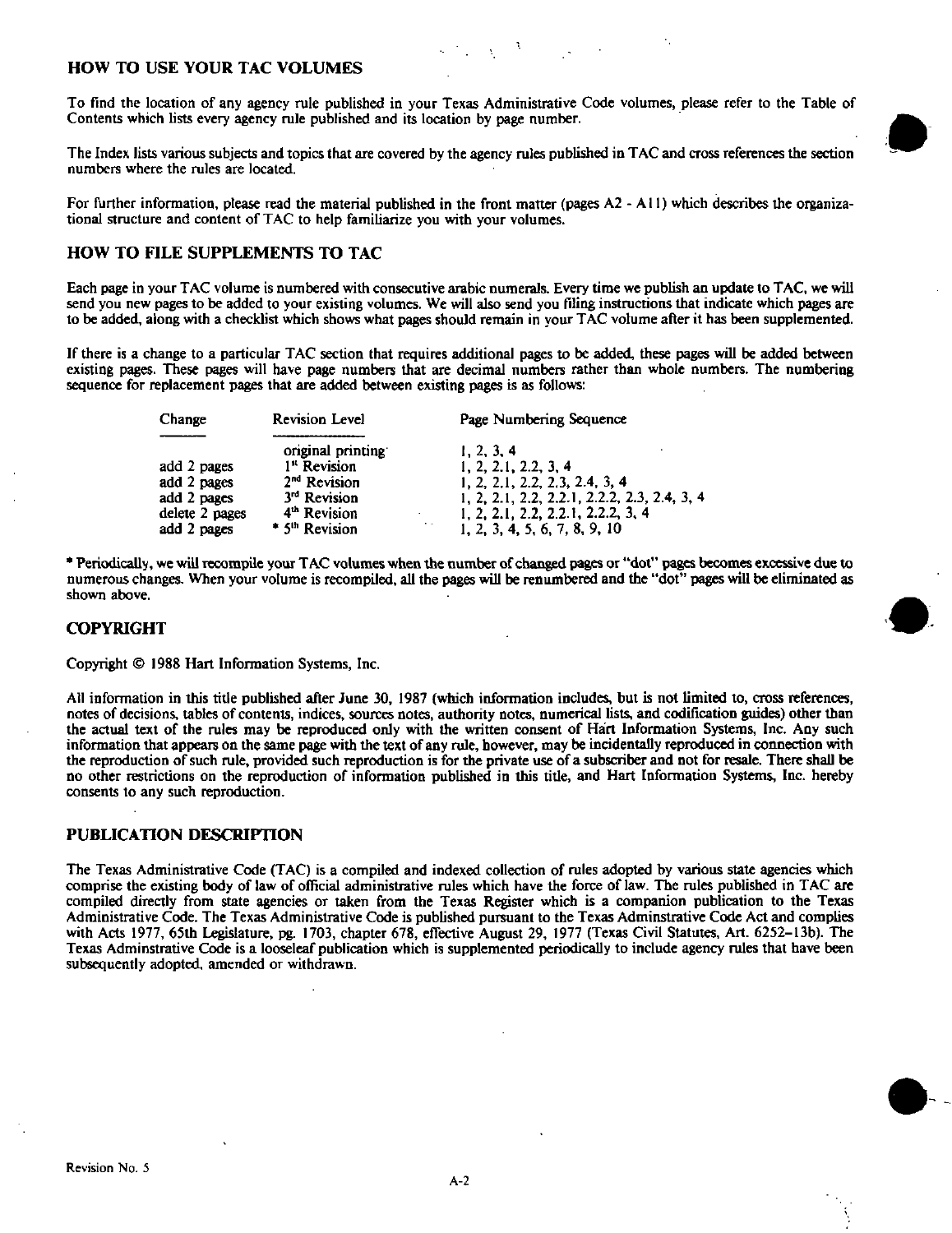# TITLE 1. ADMINISTRATION TITLE 16. - continued

| PART I.    | Office of the Governor                |
|------------|---------------------------------------|
| PART II.   | Lieutenant Governor [RESERVED]        |
| PART III.  | Office of Attorney General            |
| PART IV.   | Office of the Secretary of State      |
| PART V.    | State Purchasing and General Services |
|            | Commission                            |
| PART VI.   | Texas Surplus Property Agency         |
| PART VII.  | Texas Merit System Council            |
| PART VIII. | Texas Judicial Council                |
| PART IX.   | State Aircraft Pooling Board          |
| PART X.    | Automated Information and             |
|            | <b>Telecommunications Council</b>     |
| PART XI.   | State Ethics Advisory Commission      |
| TITLE 4.   | <b>AGRICULTURE</b>                    |

#### Numulut

| <b>Texas Department of Agriculture</b> |
|----------------------------------------|
| <b>Texas Animal Health Commission</b>  |
| Texas Feed and Fertilizer Control      |
| Service                                |
| State Entomologist                     |
| State Seed and Plant Board             |
| <b>Agricultural Experiment Station</b> |
|                                        |

# TITLE 7. BANKING AND SECURITIES

| PART I.   |   | <b>State Finance Commission</b>   |
|-----------|---|-----------------------------------|
| PART II.  |   | Banking Department of Texas       |
| PART III. |   | <b>State Banking Board</b>        |
| PART IV.  |   | Texas Savings and Loan Department |
| PART V.   |   | Office of Consumer Credit         |
|           | ÷ | Commissioner                      |
| PART VI.  |   | Credit Union Department           |
| PART VII. |   | <b>State Securities Board</b>     |
|           |   |                                   |

# TITLE 10. COMMUNITY DEVELOPMENT

| Texas Department of Community<br>Affairs |
|------------------------------------------|
| Texas Economic Development               |
| Commission                               |
| Texas Tourist Development Agency         |
| <b>Texas Housing Agency</b>              |
|                                          |

# TITLE 13. CULTURAL RESOURCES

| PART I.   | Texas State Library and Archives   |
|-----------|------------------------------------|
|           | $Commission$ :                     |
| PART II.  | Texas Historical Commission        |
| PART III. | Texas Commission on the Arts       |
| PART IV.  | <b>Texas Antiquities Committee</b> |
| PART V.   | Texas Sesquicentennial Commission  |
| PART VI.  | Good Neighbor Commission           |
| PART VII. | <b>State Preservation Board</b>    |

### TITLE 16. ECONOMIC REGULATION

| PART I.   | Railroad Commission of Texas        |
|-----------|-------------------------------------|
| PART II.  | Public Utility Commission of Texas  |
| PART III. | Texas Alcoholic Beverage Commission |

| <b>PART IV.</b> | Texas Department of Labor and |
|-----------------|-------------------------------|
|                 | <b>Standards</b>              |
| PART V.         | Texas Amusement Machine       |
|                 | Commission                    |

# TITLE 19. EDUCATION

| PART I.       | Coordinating Board, Texas College<br>and University System |
|---------------|------------------------------------------------------------|
| ٠<br>PART II. | <b>Texas Education Agency</b>                              |
| PART III.     | <b>Teacher's Professional Practices</b>                    |
|               | Commission                                                 |
| PART IV.      | Advisory Council for                                       |
|               | Technical-Vocational Education in                          |
|               | Texas                                                      |

## TITLE 22. EXAMINING BOARDS

| PART I.          | <b>Texas Board of Architectural</b><br>Examiners |
|------------------|--------------------------------------------------|
| PART II.         | State Board of Barber Examiners                  |
| PART III.        | <b>Texas Board of Chiropractic</b>               |
|                  | Examiners                                        |
| PART IV.         | <b>Texas Cosmetology Commission</b>              |
| PART V.          | Texas State Board of Dental                      |
|                  | Examiners                                        |
| PART VI.         | Texas State Board of Registration for            |
|                  |                                                  |
|                  | Professional Engineers                           |
| PART VII.        | Texas Board of Examiners in Fitting              |
|                  | and Dispensing of Hearing Aids                   |
| PART VIII.       | <b>RESERVED</b>                                  |
| PART IX.         | <b>Texas State Board of Medical</b>              |
|                  | <b>Examiners</b>                                 |
| PART X.          | State Board of Morticians "                      |
| PART XI.         | <b>Board of Nurse Examiners</b>                  |
| PART XII.        | Texas State Board of Vocational                  |
|                  | Nurse Examiners                                  |
| PART XIII.       | Texas Board of Licensure for Nursing             |
|                  | Home Administrators                              |
| PART XIV.        | <b>Texas Optometry Board</b>                     |
| PART XV.         | Texas State Board of Pharmacy                    |
| PART XVI.        | Texas Board of Physical Therapy                  |
|                  | Examiners                                        |
| PART XVII.       | <b>Texas State Board of Plumbing</b>             |
|                  | Examiners                                        |
| PART XVIII.      | <b>Texas State Board of Podiatry</b>             |
|                  | Examiners                                        |
| PART XIX.        | Polygraph Examiners Board                        |
| PART XX.         | Texas Board of Private Investigators             |
|                  | and Private Security Agencies                    |
| <b>PART XXI.</b> | Texas State Board of Examiners of                |
|                  | Psychologists                                    |
| PART XXII.       | Texas State Board of Public                      |
|                  | Accountancy                                      |
| PART XXIII.      | <b>Texas Real Estate Commission</b>              |
| PART XXIV.       | <b>State Board of Veterinary Medical</b>         |
|                  | Examiners.                                       |
| PART XXV.        | Structural Pest Control Board                    |
| PART XXVI.       | [RESERVED]                                       |
| PART XXVII.      | <b>Board of Tax Professional Examiners</b>       |
| PART XXVIII.     | [RESERVED]                                       |
| PART XXIX.       | Texas Board of Land Surveying                    |
|                  |                                                  |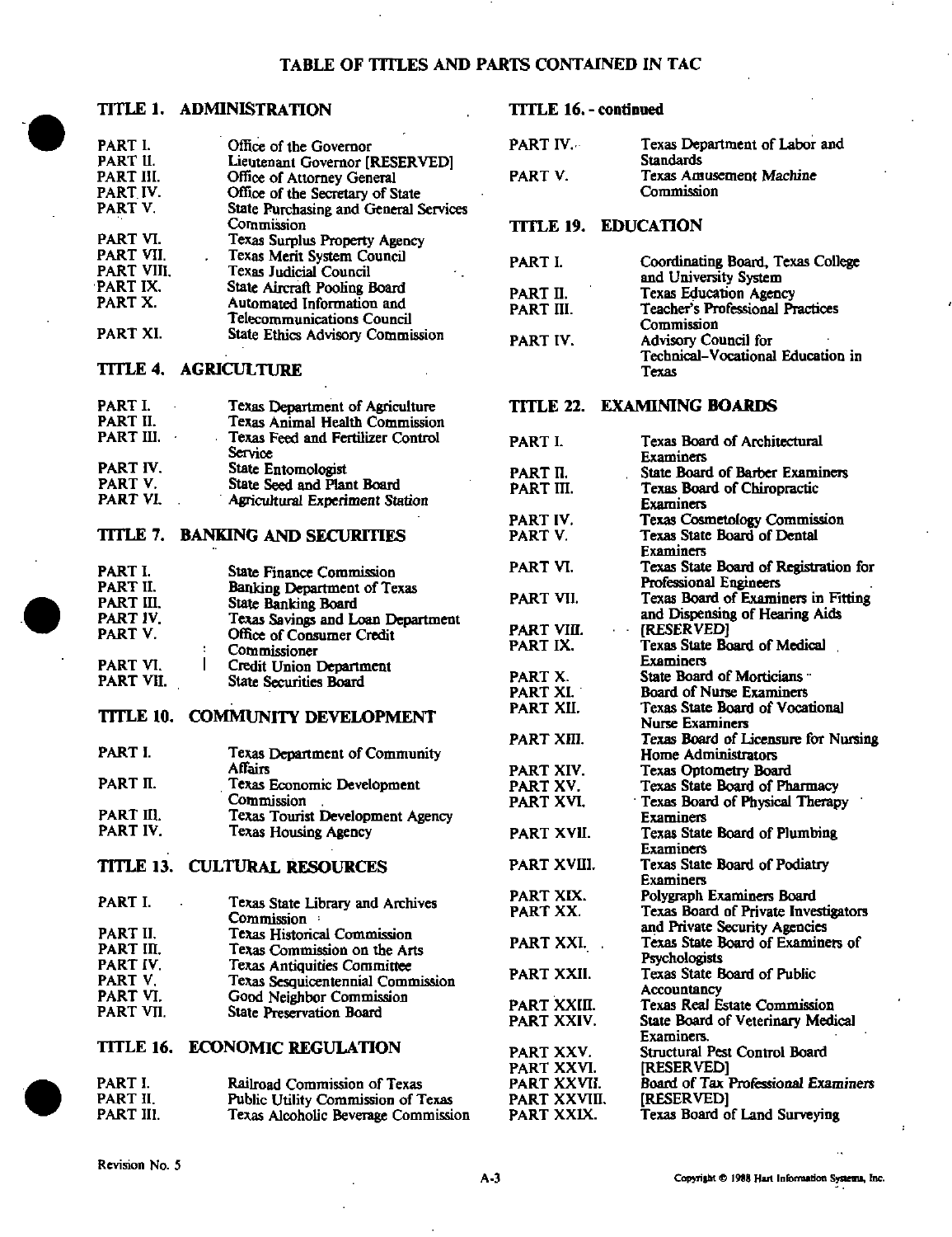### TITLE 22. - continued

| PART XXX.   | Texas State Board of Examiners of |
|-------------|-----------------------------------|
|             | Professional Counselors           |
| PART XXXI.  | Texas State Board of Examiners of |
|             | <b>Dictitians</b>                 |
| PART XXXII. | State Committee of Examiners for  |
|             | Speech-Language Pathology and     |
|             | Audiology                         |
|             |                                   |

# TITLE 25. HEALTH SERVICES

| PART I.    | Texas Department of Health                                  |
|------------|-------------------------------------------------------------|
| PART II.   | Texas Department of Mental Health<br>and Mental Retardation |
| PART III.  | Governor's Commission on Physical<br><b>Fitness</b>         |
| PART IV.   | Anatomical Board of the State of<br>Texas                   |
| PART V     | Texas Health Facilities Commission                          |
| PART VI.   | <b>Statewide Health Coordinating</b><br>Council             |
| PART VII.  | <b>Texas Medical Disclosure Panel</b>                       |
| PART VIII. | Interagency Council on Early<br>Childhood Intervention      |
| PART IX.   | <b>Texas Diabetes Council</b>                               |
| PART X     | Texas Lay Midwifery Board<br><b>IRESERVEDI</b>              |
| PART XI.   | Texas Cancer Council                                        |

# TITLE 28. INSURANCE

| PART I.  | State Board of Insurance  |
|----------|---------------------------|
| PART II. | Industrial Accident Board |

#### TITLE 31. NATURAL RESOURCES AJND CONSERVATION

| PART I.    | General Land Office                       |
|------------|-------------------------------------------|
| PART II.   | Texas Parks and Wildlife Department       |
| PART III.  | Texas Air Control Board                   |
| PART IV.   | School Land Board                         |
| PART V.    | Board for Lease of State–Owned            |
|            | Lands                                     |
| PART VI.   | <b>Texas Conservation Foundation</b>      |
| PART VII.  | Texas Water Well Drillers Board           |
| PART VIII. | <b>Texas Energy and Natural Resources</b> |
| PART IX.   | <b>Texas Water Commission</b>             |
| PART X.    | Texas Water Development Board             |
| PART XI.   | Texas Department of Water Resources       |
| PART XII.  | Texas Deepwater Port Authority            |
| PART XIII. | Board for Lease of University Lands       |
| PART XIV.  | Texas Board of Irrigators                 |
| PART XV.   | Texas Low-Level Radioactive Waste         |
| PART XVI.  | Disposal Authority                        |
| PART XVII. | State Soil and Conservation Board         |
|            |                                           |

# TITLE 34. PUBLIC FINANCE

# PART I. Comptroller of Public Accounts

## TITLE 34. - continued

| PART II.   | <b>State Treasurer</b>                      |
|------------|---------------------------------------------|
| PART III.  | Teacher Retirement System of Texas          |
| PART IV.   | <b>Employees Retirement System of</b>       |
|            | Texas                                       |
| PART V     | <b>Texas County and District Retirement</b> |
|            | System                                      |
| PART VI.   | <b>Texas Municipal Retirement System</b>    |
| PART VII.  | <b>State Property Tax Board</b>             |
| PART VIII. | <b>State Depository Board</b>               |

# TITLE 37. PUBLIC SAFETY AND **CORRECTIONS**

| PART I.   | <b>Texas Department of Public Safety</b> |
|-----------|------------------------------------------|
| PART II.  | Department of Corrections                |
| PART III. | <b>Texas Youth Commission</b>            |
| PART IV.  | Adiutant General's Department            |
| PART V.   | Board of Pardons and Paroles             |
| PART VI.  | Civil Air Patrol Commission              |
| PART VII. | Texas Commission on Law                  |
|           | Enforcement Officer Standards and        |
|           | <b>Education</b>                         |
| PART VIII | <b>Commission on Fire Protection</b>     |
|           | Personnel Standards and Education        |
| PART IX.  | Texas Commission on Jail Standards       |
| PART X.   | <b>Texas Adult Probation Commission</b>  |
| PART XI.  | Texas Juvenile Probation Commission      |
| PART XII. | Texas National Guard Armory Board        |
|           |                                          |

# TITLE 40. SOCIAL SERVICES AND ASSISTANCE

| PART I.    | Texas Department of Human Services      |
|------------|-----------------------------------------|
| PART I.    | Texas Rehabilitation Commission         |
| PART III.  | Texas Commission of Alcohol and         |
|            | Drug Abuse.                             |
| PART IV.   | State Commission for the Blind          |
| PART V.    | Veteran's Land Board                    |
| PART VI.   | Texas Commission for the Deaf           |
| PART VII.  | State Commission for the Blind          |
| PART VIII. | State Pension Review Board              |
| PART IX.   | Texas Department of Aging               |
| PART X.    | Texas Employment Commission             |
| PART XI.   | <b>Texas Commission on Human Rights</b> |
| PART XII.  | Texas Advisory Board of Occupational    |
|            | Therapy                                 |
| PART XIII. | Texas Health and Human Services         |
|            | <b>Cordinating Council</b>              |
| PART XIV.  | Long-Term Care Coordinating             |
|            | Council for the Elderly                 |

# TITLE 43. TRANSPORTATION

| PART I.   | State Department of Highways and    |
|-----------|-------------------------------------|
|           | Public Transportation               |
| PART II.  | Texas Turnpike Authority            |
| PART III. | <b>Texas Aeronautics Commission</b> |

 $\sim$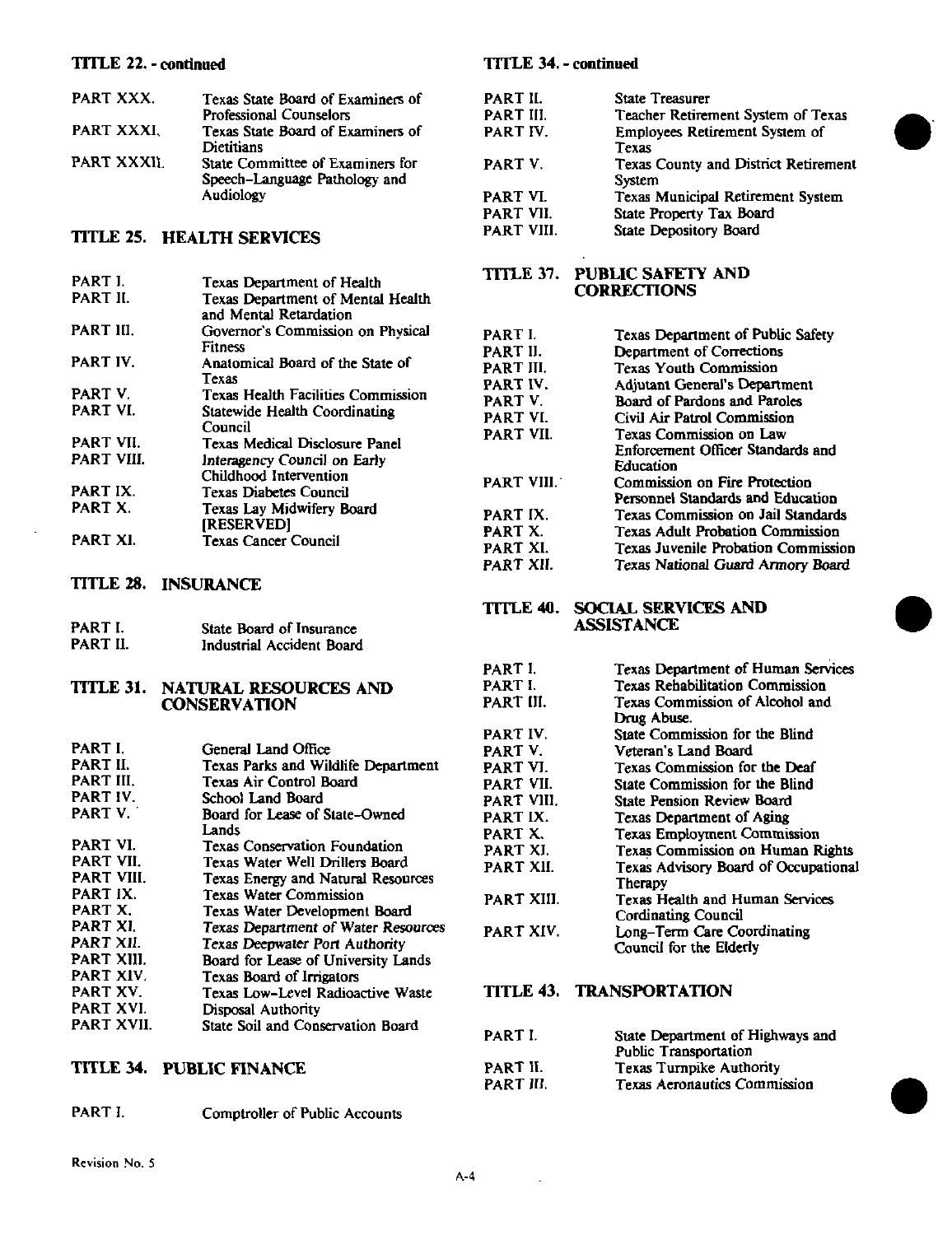#### STRUCTURE AND ORGANIZATION OF RULES PUBLISHED IN TAC

The Texas Administrative Code is organized into 15 titles which are further subdivided, hierarchically, by part, chapter, sub-chapter, group and section number. Each part represents an agency of state government. The organizational structure of rules published in TAC is illustrated as follows:

| Title $31 -$      | Natural Resources and Conservation                                         |  |
|-------------------|----------------------------------------------------------------------------|--|
| Part $Xi$ –       | Texas Water Commission                                                     |  |
| Chapter $335 -$   | Industrial Solid Waste and Municipal Hazardous Waste                       |  |
| Sub Chapter $A -$ | Industrial Solid Waste and Municipal Hazardous Waste Management in General |  |
| Section $1.0 -$   | Definitions                                                                |  |

#### HOW TO CITE AGENCY RULES PUBLISHED IN TAC

Each agency rule published in TAC is cited using the following syntax:

#### Section No.

#### XX TAC & XXX. XXXX

title no. chapter no. rule no.

The 2 digits preceding 'TAC indicate the title number where the rule is located. The digits following the section symbol (§) indicate the section number where the rule is published. The combination of the TAC chapter number and agency rule number are referred to as the TAC section number. The digits to the left of the decimal point in the section number indicate the chapter number and the digits to the right of the decimal point in the section number indicate the rule number.

Example: Rule 1, chapter 335, title 31 is cited as :

31 TAC §335.1 where:

- 31 indicates the TAC title number
- TAC stands for Texas Administrative Code
- 335-1 indicates the TAC section number

#### HOW TO CITE AGENCY RULES PUBUSHED IN THE TEXAS REGISTER

All adopted rules published in TAC can also be located in the Texas Register. The source notes in TAC cross-reference the volume and page number of the Texas Register issue where each agency rule was initially adopted.

The Texas Register is a bi-weekly publication, published 100 times per year by the office of the Secretary of State. The Texas Register contains the following information:

- Adopted rules promulgated by state agencies
- Emergency rules adopted by state agencies on an emergency basis
- Proposed, amended or withdrawn agency rules
- Summaries of requests for opinions, and the opinions and open record decisions by the Attorney General.

Each adopted agency rule published in the Texas register is cited using the following syntax:

|             | Tex Reg. XXXX<br>XX.<br>vol. no.<br>page no.                                                              |
|-------------|-----------------------------------------------------------------------------------------------------------|
| Example:    | TAC rule 31 TAC § 335.1 is cited in the Texas Register as:                                                |
|             | $11$ Tex Reg 2335 where:                                                                                  |
| $\bullet$ . | $\therefore$ 11 is the volume number of the Texas Register<br>Tex Reg stands for Texas Register<br>$\sim$ |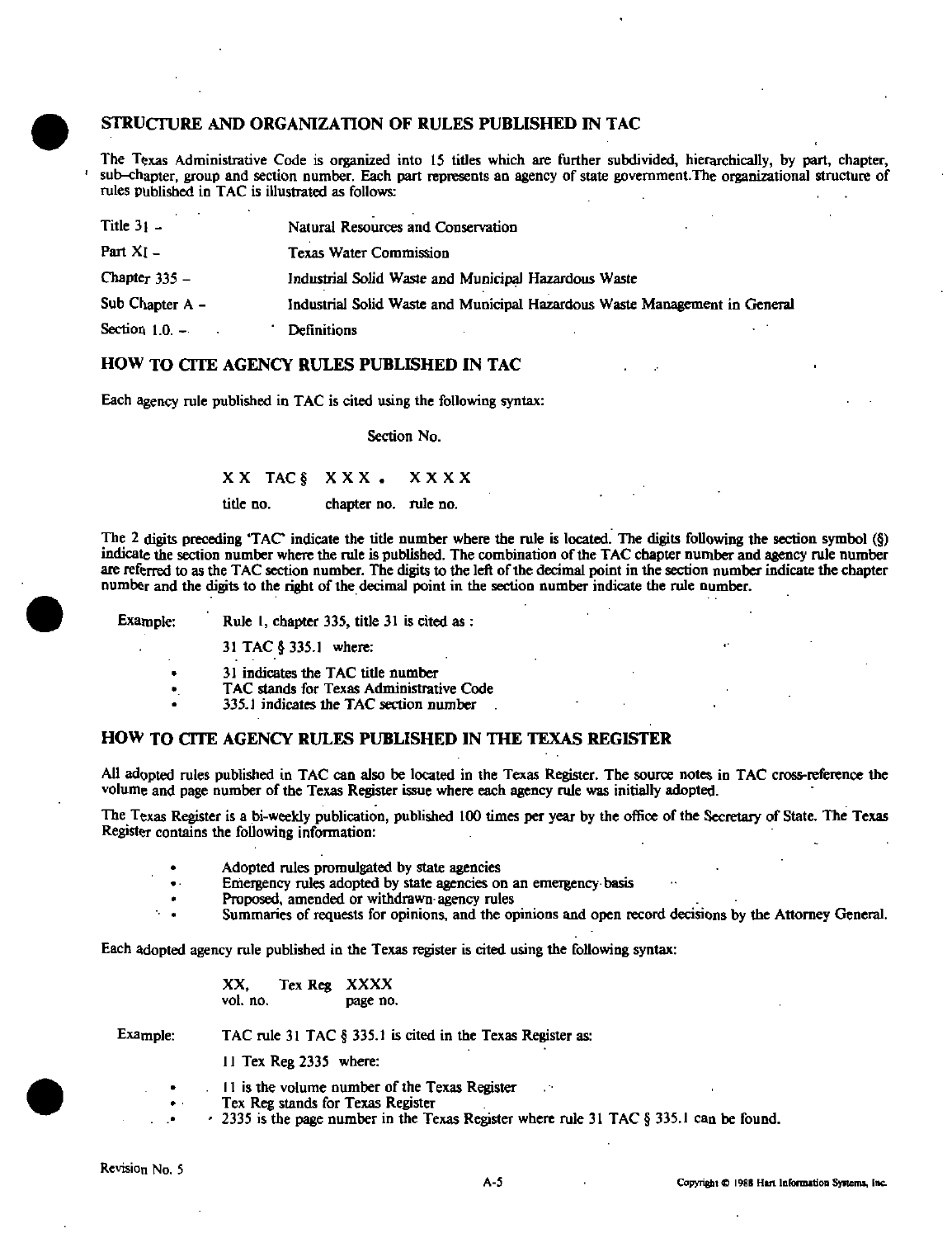## OFFICIAL STATUS OF TAC

The contract between Hart Information Systems, Inc. (Hart) and the Office of the Secretary of State of Texas to publish an official version of TAC was terminated by mutual agreement on June 30, 1987. Hart Information Systems is continuing to publish supplements to certain TAC titles independently without the involvement of the office of the Secretary of State.

The supplements published by Hart are true and correct facsimile copies of the official agency rules published in the Texas Register. All material published in TAC is complied from official sources. Agency rules published in TAC, can be relied upon as being an exact replication of existing, codified administrative rules.

# TEXT OF THE TEXAS ADMINISTRATIVE CODE ACT

Acts 1977, 65th Leg., p. 1703, ch. 678, efTective August 29, 1977, (Texas Ov. St. art. 6252-13b).

An Act relating to the establishment of a Texas Administrative Code and the contents thereof; and declaring an emergency.

Art. 6252-l3b. Administrative Code Act

#### Short title

Section 1. This Act shall be known and may be cited as the Texas Administrative Code Act

#### **Definitions**

Sec. 2. As used in this Act:

- (1) "Agency" means any state board, commission, department, or officer having statewide jurisdiction, other than an agency wholly financed by federal funds, the legislature, the courts, the Industrial Accident Board, and institutions of higher education, that makes rules or determines contested cases.
- (2) \*'Code" means the Texas Administrative Code established by this Act.
- (3) "Rule" means any agency statement of general applicability that implements, interprets, or prescribes law or policy, or describes the procedure or practice requirements of an agency. The term includes the amendment or repeal of a prior rule but does not include statements concerning only the internal management or organization of any agency and not affecting private rights or procedures.

#### Compilation; exclusions

Sec. 3 (a) The secretary of state shall compile, index, and cause to be published a Texas Administrative Code. Periodic supplementaion of the code shall be made as often as necessary, but not less than once each year. The code shall contain all rules adopted by each agency pursuant to the Administrative Procedure and Texas Register Act', but shall not contain emergency rules adopted pursuant to Section 10(a)(2) of that Act. The code shall also contain appropriate annotations to judicial decisions and opinions of the Attorney General of the State of Texas.

(b) The secretary of state may omit from the code all rules which are general inform but ofsuch local or limited application as to make their inclusion therein impracticable, undesirable, or unnecessary. The secretary of state may also omit from the code any information the publication of which he deems cumbersome, expensive, or otherwise inexpedient, if the information is made available in printed or processed form by the adopting agency on application for it, and if the code contains a notice stating the general subject matter of the information and the manner in which a copy of it may be obtained. Any such exclusions from the publication in the code shall not affect the validity or effectiveness of any rules omitted.

'Article 6252-13a.

#### Evidenitary value

Sec. 4. The codified rules of the agencies published in the Texas Administrative Code, as approved by the secretary of state and as amended by documents subsequently filed with the office of the secretary of state, are to be judicially noticed and constitute prima facie evidence of the text of the documents and of the fact that they are in effect on and after the date of the notation.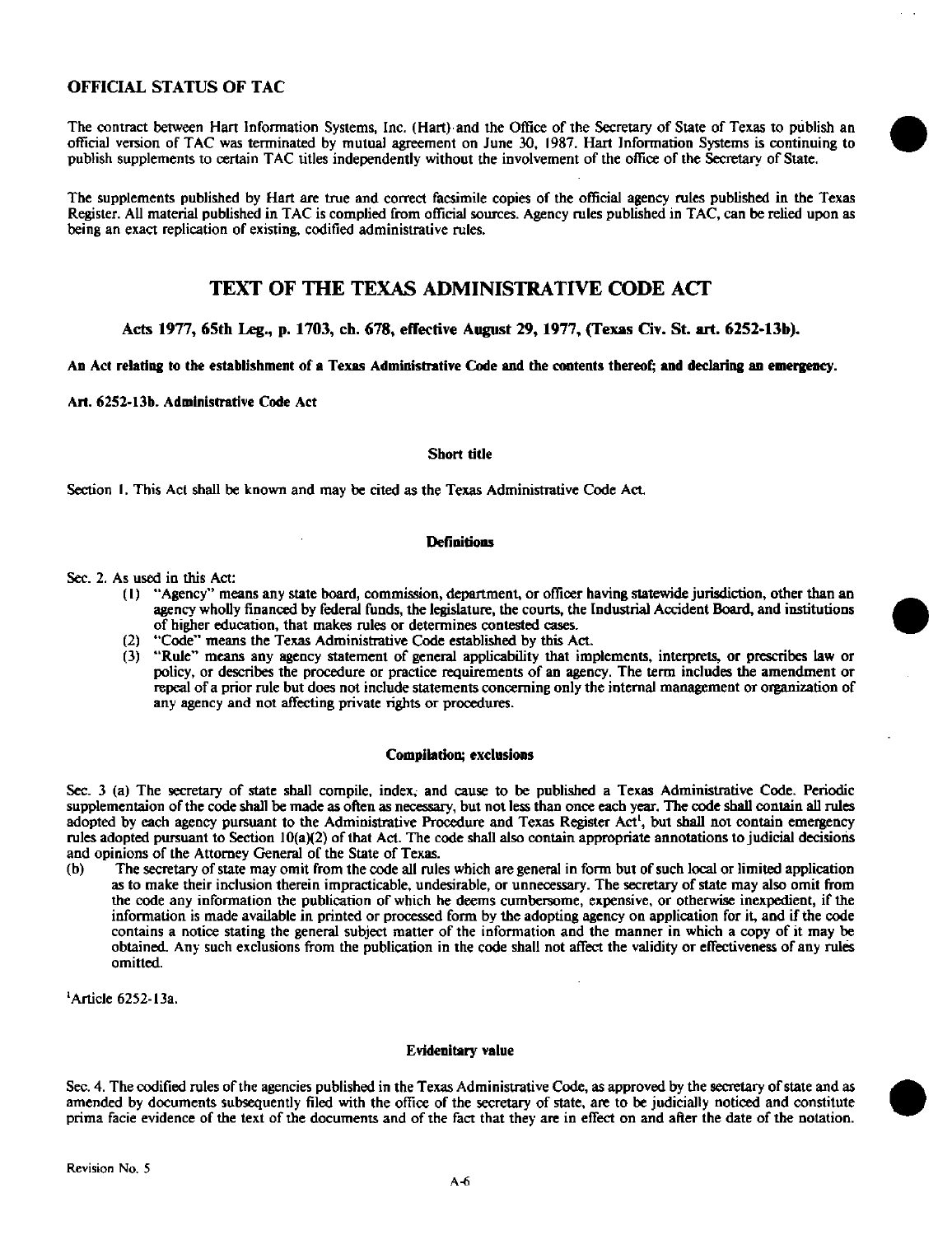Rules

Sec. 5. The secretary of state may promulgate rules to ensure the effective administration of this Act. The rules may include, but are not limited to, rules establishing titles of the code and a system of classification of the subject matter of the code.

#### Confldentiality of data base

Sec. 5A. The data base, which is the machine-readable form of the material prepared for and used in the publication of the Texas Administrative Code, including indexes, annotations, tables of contents, tables of authority, cross-references, compiled rules, and other unique material, is confidential and is exempted from disclosure under the open records law, Chapter 424, Acts of the 63rd Legislature, Regular Session, 1973, as amended (Article 6252-17a, Vernon's Texas Civil Statutes),

#### SUBMISSION OF AGENCY RULES AS EVIDENCE IN LITIGATION

The agency rules published in TAC by Hart Information Systems, Inc. can be used as evidence in court pursuant to Rule 204 of the Texas Rules of Civil Evidence. The TAC rules published by Hart in the administrative code are true and correct copies of the official Administrative Code.

If there is a dispute as lo the exact text of an agency rule published in TAC, a copy of the Texas Register containing the identical rule as published in TAC can also be submitted as evidence in court under current Texas law.

Copies of current issues of the Texas Register can be obtained from the Texas Register Publication Division; Office of the Secretary of State of Texas; P. O. Box 13824; Austin, Texas 78711-3824. Phone (512)463-5561.

You may also go to the Texas Register Office; 505 E. Sam Houston Building; Austin, Texas to research rules published in TAC. Material published in TAC can be found and researched by consulting Texas Register indexes and other sources which are available for public inspection and use; A subscription to the Texas Register costs \$80 per year and includes 96 issues per year plus four index issues. Individual copies of the Texas Register can be purchased for \$3.

#### TAC TITLES AVAILABLE FROM HART INFORMATION SYSTEMS

Hart Information Systems is continuing to publish the following TAC titles:

| Title  | Description                                                        | <b>Agencies Represented</b>                                                                                                                                                                                                     |
|--------|--------------------------------------------------------------------|---------------------------------------------------------------------------------------------------------------------------------------------------------------------------------------------------------------------------------|
| 7      | Banking & Securities<br>$1 -$ volume, 364 pages                    | State Finance Commission,<br>Banking Department of Texas,<br>State Banking Board,<br>Texas Savings and Loan Department,<br>Office of Consumer Credit Commissioner,<br>Credit Union Department,<br><b>State Securities Board</b> |
| 16     | <b>Economic Regulation</b><br>2 - volumes, 882 pages               | Railroad Commissioner of Texas,<br>Public Utility Commision,<br>Texas Alcoholic Beverage Commission,<br>Texas Department of Labor and Standards,<br>Texas Motor Vehicle Commission                                              |
| 19     | Education<br>$2 -$ volumes, 1110 pages                             | Coordinating Board,<br>Texas College and University System,<br>Texas Professional Practices Commission,<br>Advisory Council for Technical Vocational Education in<br>Texas                                                      |
| 28     | Insurance<br>$1 -$ volume, 642 pages                               | State Board of Insurance,<br>Industrial Accident Board                                                                                                                                                                          |
| $31 -$ | Natural Resources and<br>Conservation<br>$2 -$ volumes, 1622 pages | General Land Office,<br>Texas Parks and Wildlife,<br>Texas Air Control Board,<br>School Land Board,<br>Board for lease of State-Owned Lands<br>Texas Conservation Foundation,                                                   |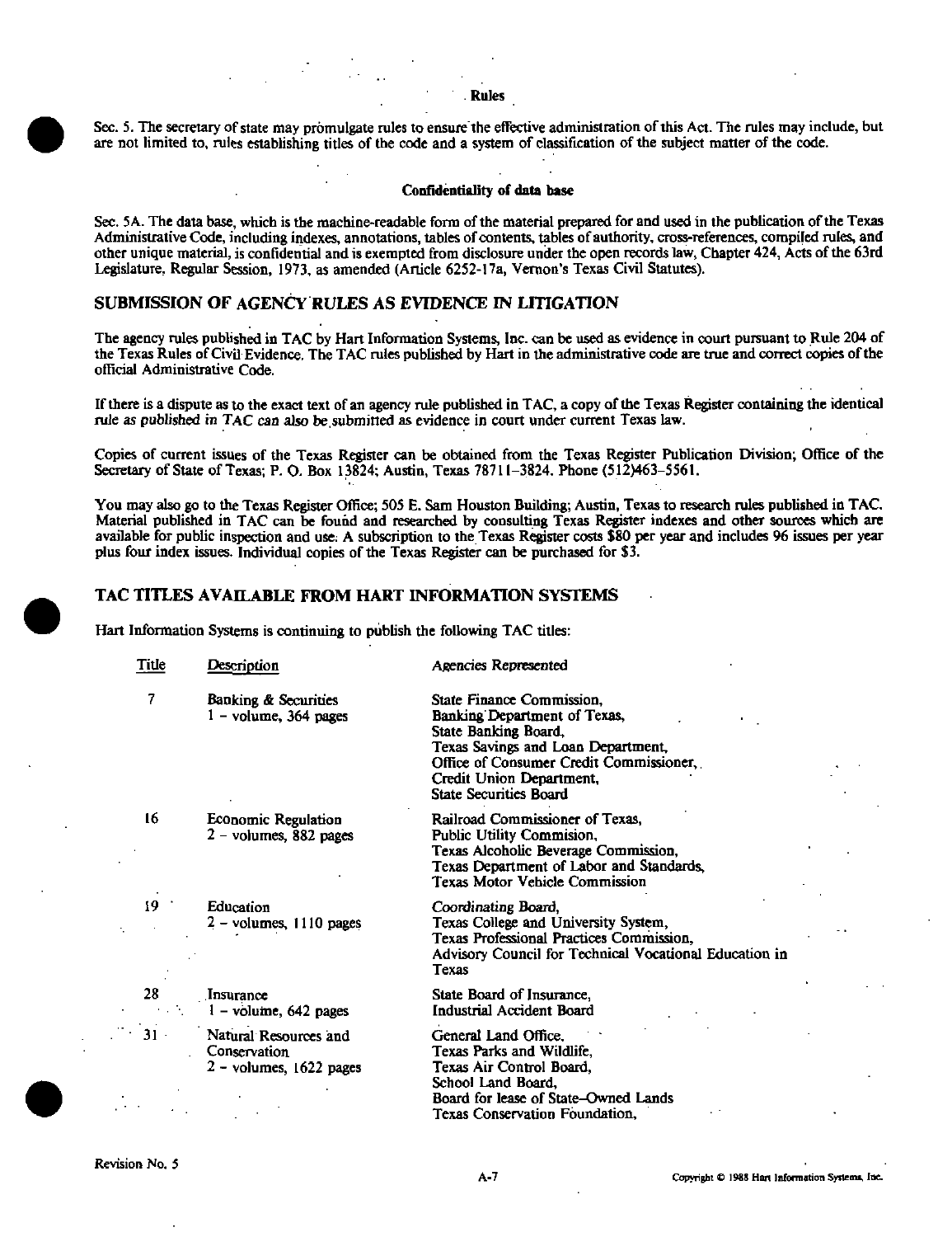Texas Water Well Drillers Board, Texas Energy and Natural Resources Advisory Council, Texas Water Commission, Texas Water Development Board, Texas Department of Water Resources, Board for Lease of University Lands Texas Board of Irrigators, Texas Low-Level Radioactive Waste Disposal, State Soil and Water Conservation Board

The below listed titles are available for sale by Hart but will not be supplemented. These titles contain agency rules that are current through October 31, 1986.

| Title $1 -$  | Administration                | Title $4-$   | Agriculture                          |
|--------------|-------------------------------|--------------|--------------------------------------|
| Title $10 -$ | <b>Community Development</b>  | Title $13 -$ | <b>Cultural Resources</b>            |
| Title $22 -$ | <b>Examining Boards</b>       | Title $25 -$ | <b>Health Services</b>               |
| Title 34 –   | <b>Public Finance</b>         | Title $37 -$ | <b>Public Safety and Corrections</b> |
| Title $40 -$ | Social Services an Assistance | Title $43 -$ | Transportation                       |

#### SUPPLEMENTATION OF RULES PUBLISHED IN TAC

All agency rules published in TAC will be updated and supplemented 6 times per year on the following schedule.

| <b>TAC</b><br>Revision No.* | <b>Effective</b><br>Date of Rules | <b>Mailing</b><br>Date |
|-----------------------------|-----------------------------------|------------------------|
| S                           | Dec. 31 1987                      | Feb. 28, 1988          |
| 6                           | Mar. 1, 1988                      | April 30, 1988         |
| 7                           | Арг. 30, 1988                     | June 30, 1988          |
| 8                           | June 30, 1988                     | Aug. 31, 1988          |
| 9                           | Aug. 31, 1988                     | Oct. 31, 1988          |
| 10                          | Dec. 31, 1988                     | Dec. 31, 1988          |
| 11                          | Dec. 31, 1988                     | Feb. 28, 1989          |

\* The originally published version of TAC has four (4) revisions. Future revisions will start with revision No. 5.

The updated material published in TAC will be published in a looseleaf format. Up to 80% of the rules published in TAC change every year.

#### MATERIAL TO BE PUBLISHED IN TAC

The following material will be published in TAC and revised 6 times per year

#### Filing Instructions and Checklist

Each supplement to TAC will be accompanied with a set of filing instructions and a checklist. The checklist indicates which pages should be retained in each volume and title after it has been revised.

The filing instructions indicate which pages should be added and which pages should be deleted from each part.

#### Table of Contents

The Table of Contents to TAC will be revised when each supplement to TAC is published. The Table of Contents must be replaced with a new Table of Contents after every revision since the page locations where an individual rule appears may change.

#### Agency Rules

The full text of all adopted rules, including related illustrations, graphs, tables, and charts will be published for each adopted rule.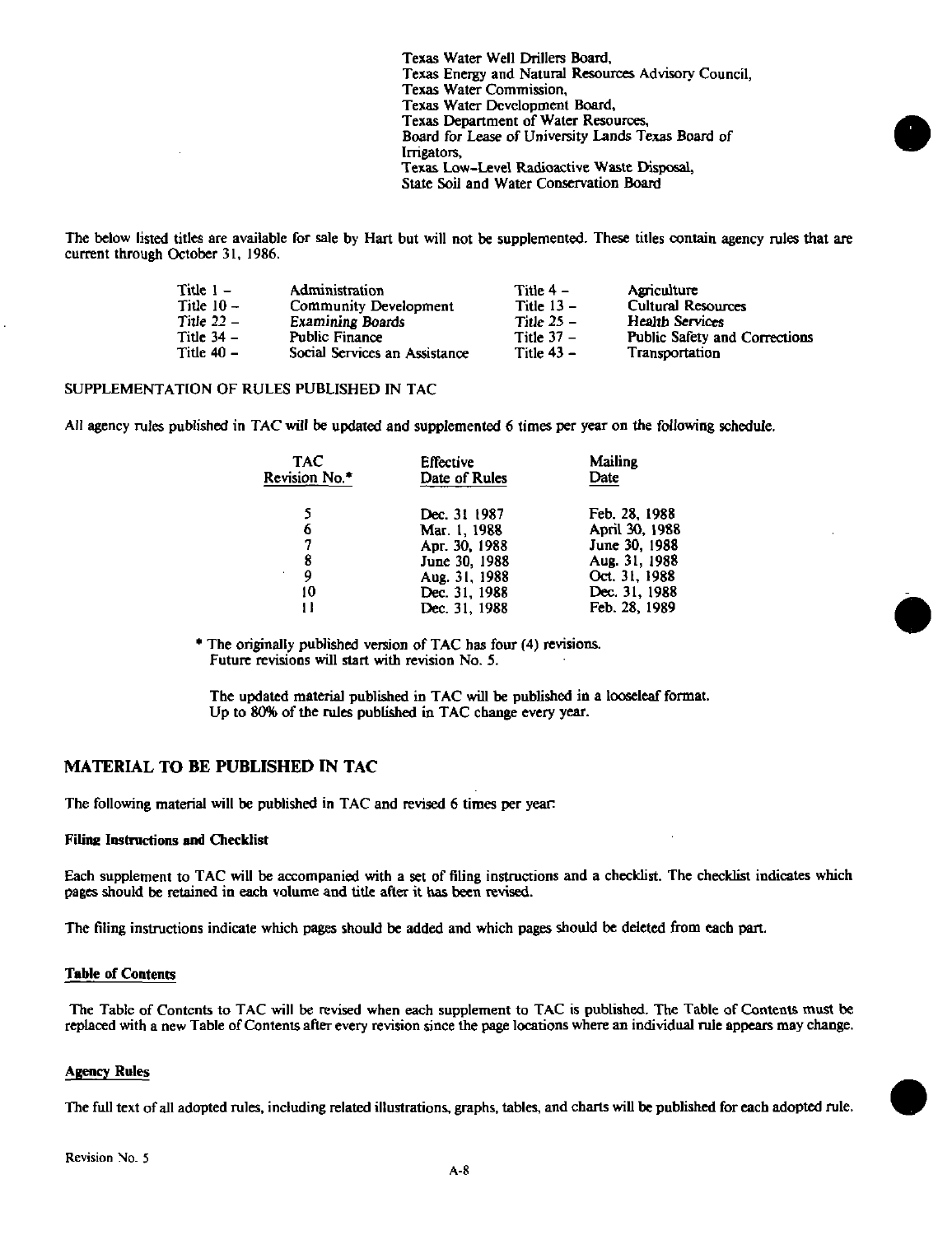#### Source Notes

Source notes will indicate the effective date of adoption or amendment of rules and give the volume and page number of the Texas Register where the rule appears.

#### Cross References

Cross references cite related rules contained in other TAC sections.

#### Index

The TAC will be indexed once a year or whenever significant changes to the TAC have occurred. The TAC index cross references various subjects to corresponding sections in TAC where these topics are located.

# HOW TO LOCATE AGENCY RULES IN TAC

The rules of each state agency are located within a specific title and part number in TAC. To locate a specific rule promulgated by a particular agency, fust determine the tide number where the agency is listed. The firont matter of each title of TAC lists all the agencies represented in each title (see TAC Titles available from Hart Information Systems in the fiont of your Volume).

The rules for each agency located in TAC are located behind the appropriate index tab dividers. The index tab has the part number and agency name printed on the divider.

Each part is divided into chapters or subchapters. To find a specific rule, locate the chapter where the rule is located and then locate the section number. Rules are published in numerical order by section number.

The Table of Contents and Summary Table of Contents list all the rules published in TAC giving the page number where each rule is located.

The Index lists subjects, key words and phrases that are contained in the published rules and gives the section number locations where the referenced topic can be found.

# HOW TO ORDER TAC

To order a subscription to TAC, write Hart Information Systems at #588, P. O. Box 9802, Austin, TX 78766 or call on Texas Watts I -TAC-HART, or phone (512) 467 - 4572.

Current Prices for a subscription to TAC are as follows:

|                          |        |                  | ** Prior Months<br>updates from | *** 1988 Update<br>Service |
|--------------------------|--------|------------------|---------------------------------|----------------------------|
|                          | No, of | * Initial Order  | 10/31/86 to                     | $1/1/88$ to                |
| Title                    | Vols.  | New Subscription | 12/31/87                        | 12/31/88                   |
| 7 Banking & Securities   |        | \$70             | <b>S65</b>                      | \$65                       |
| 16 Economic Regulations  |        | \$130            | \$120                           | \$120                      |
| 19 Education             |        | \$155            | \$145                           | \$140                      |
| 28 Insurance             |        | \$95             | \$90                            | \$95                       |
| 31 Natural Resources and |        | \$195            | \$195.                          | \$195                      |
| Conservation             |        |                  |                                 |                            |

a new subscription includes the necessary binders and includes all prior months updates and supplements to TAC through the order date. A new subscription will be current as of the last published update.

Prior months updates include all updates to TAC from 10/31/86 to 12/31/87. The TAC volumes and titles previously pubfished by Hart are current through 10/31/86. To bring your old volumes up-to-date, you must purchase the prior months updates which will bring your volumes up-to-date.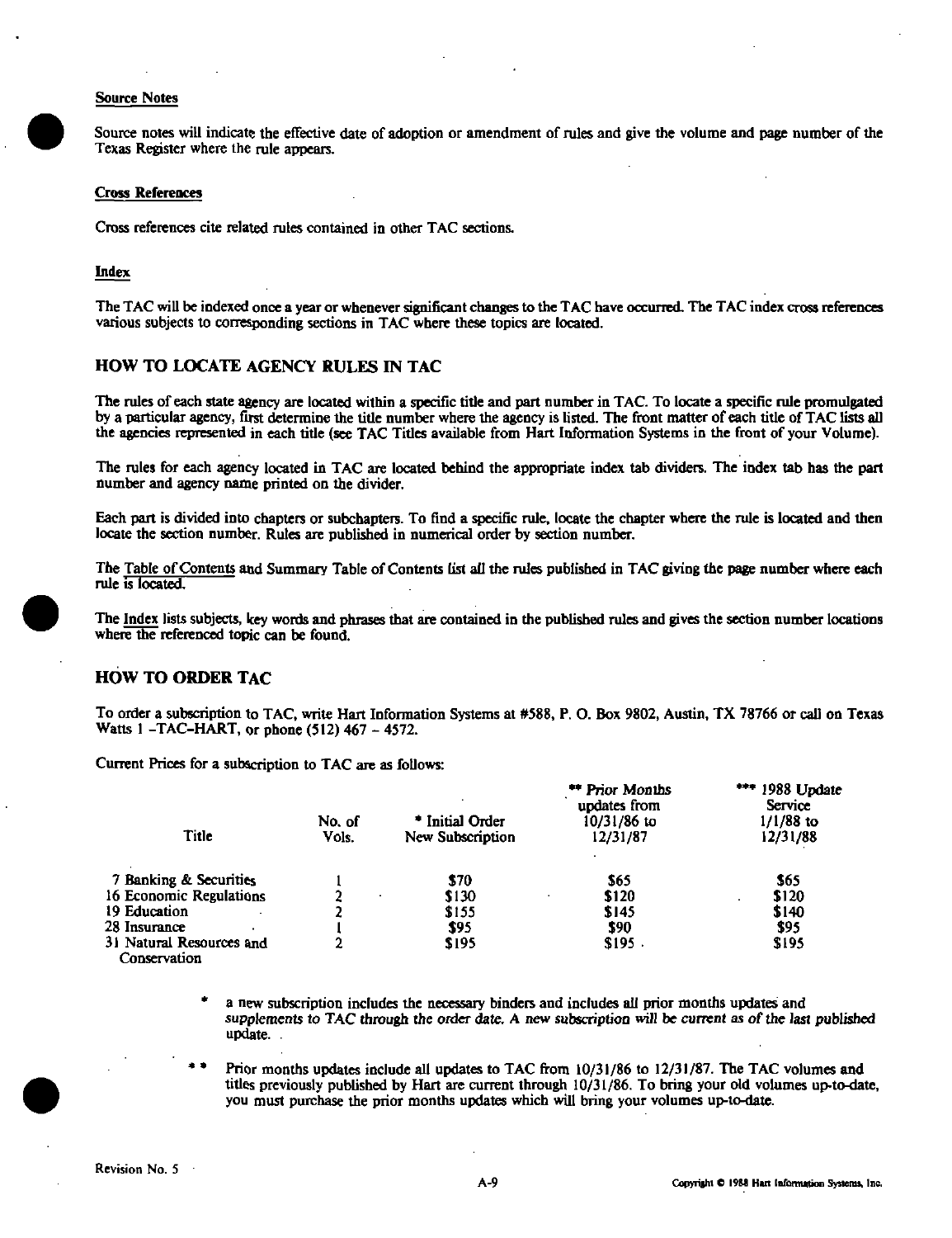Rules published in TAC will be updated 6 times per year. The annual supplementation price is payable one year in advance and covers 12 months of updates which will be shipped bimonthly.

#### Postage & Handlin.

Prices for TAC titles include shipping and handling anywhere in Texas. Out-of-State customers should contact Hart Information Systems to obtain the additional postage and handling charges that will be added to your order.

#### Sales Taxes

Texas residents must add 8% to the sales price of their order to cover state and local sales taxes. Out-of-state customers are not required to pay Texas sales tax.

#### TERMS AND CONDITIONS OF SALE

#### ABOUT YOUR VOLUMES

- The Texas Administrative Code is sold as an annual subscription service and invoiced once every 12 months.
- The Texas Administrative Code is supplemented bimonthly or 6 times per year depending on the number of rule changes.

#### RECOMPILED VOLUMES

- The Texas Administrative Code will be recompiled periodically when the number of new replacement pages becomes excessive. In this event, a new version of the Code will be sent to you in lieu of a regularly scheduled update and will contain up-to-date material through the current update period.
- Recompiled versions of the Texas Administrative Code are provided free of charge to all subscribers of the update service.
- New subscribers will receive an updated Texas Administrative Code that is current as of the date of the last supplement.

# AVERAGE ANNUAL UPDATING COSTS

- Costs vary from year to year based on the number of revisions required due to changes in law and administrative actions.
- The past years average update cost was \$55 per volume in 1986.

#### PAYMENTS

- All orders for TAC are cash in advance.
- All government agencies must submit a valid purchase order with their order.
- All tax exempt shipments must have a tax exemption certificate and number on file to avoid having taxes added to the invoice.
- When making payments for another company (such as a subsidiary with a different name) please note pertinent details on your check, including the customer number, if possible.

#### POSTAGE AND HANDLING

- We use several carriers to assure prompt delivery. Most common carriers such as UPS will not ship to a post office box, so it is imperative that we have your street address. You must specify U. S. Mail as the carrier if you wish your order shipped to a post office box, and we will ship to you at the appropriate book rate. Most orders will be sent UPS, using standard surface rates. Postage and handling charges are prefigured by zone and added to your order as applicable.
- Small revisions weighing one pound or less will be sent 4th Class Mail.